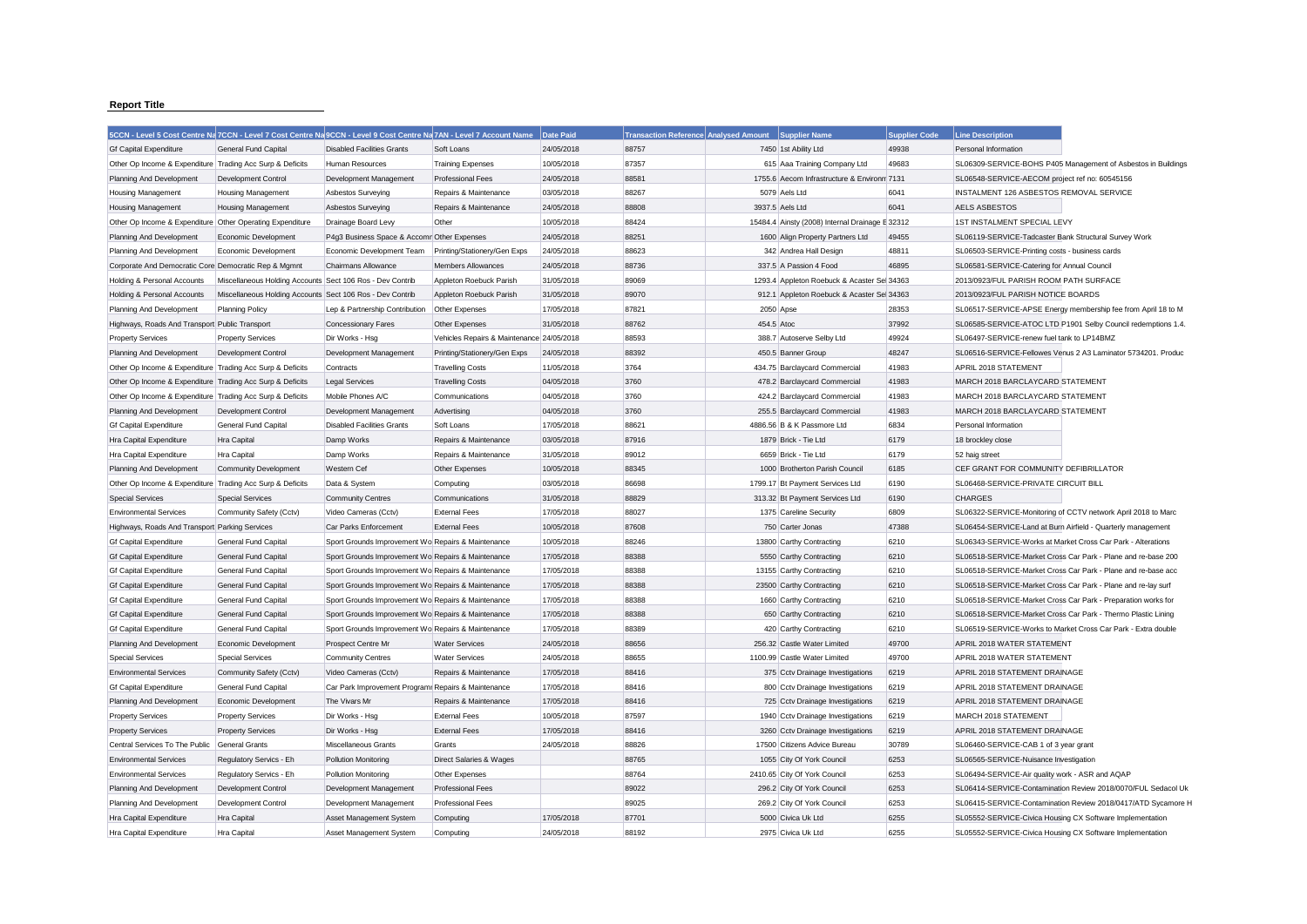| <b>Property Services</b>                                  | <b>Property Services</b>                                      | Dir Works - Hsg                                      | Equip/Furniture/Materials                | 17/05/2018 | 88157 | 13205 Civica Uk Ltd                            | 6255  | SL06366-SERVICE-Civica Mobile Upgrade for Android             |                                                               |
|-----------------------------------------------------------|---------------------------------------------------------------|------------------------------------------------------|------------------------------------------|------------|-------|------------------------------------------------|-------|---------------------------------------------------------------|---------------------------------------------------------------|
| <b>Special Services</b>                                   | <b>Special Services</b>                                       | <b>Community Centres</b>                             | Repairs & Maintenance                    | 03/05/2018 | 88268 | 284.82 Clearwater Technology Ltd               | 47224 | INSTALMENT 15 LEGIONELLA CONTROL PROGRAM                      |                                                               |
| <b>Special Services</b>                                   | <b>Special Services</b>                                       | <b>Community Centres</b>                             | Repairs & Maintenance                    | 24/05/2018 | 88804 | 284.82 Clearwater Technology Ltd               | 47224 | <b>SELBY COMMUNITY &amp; COMMERCIAL CENTRES</b>               |                                                               |
| <b>Housing General Fund</b>                               | Homelessness                                                  | <b>Homeless Persons</b>                              | Other Expenses                           | 03/05/2018 | 88155 | 625 Personal Information                       | 49226 | Personal Information                                          |                                                               |
| <b>Special Services</b>                                   | <b>Special Services</b>                                       | <b>Community Centres</b>                             | <b>Energy Costs</b>                      |            | 88162 | 276.71 Corona Energy Retail 4 Ltd              | 48435 | <b>CALCARIA HOUSE</b>                                         |                                                               |
| <b>Environmental Services</b>                             | Recycling                                                     | Recycling                                            | <b>External Fees</b>                     | 17/05/2018 | 88254 | 4225.32 C S Backhouse Ltd                      | 47543 | <b>GREENWASTE</b>                                             |                                                               |
| Other Op Income & Expenditure Trading Acc Surp & Deficits |                                                               | Central Telephones                                   | Communications                           | 24/05/2018 | 88363 | 646.34 Daisy Communications Ltd                | 6325  | SL06510-SERVICE-Central Telephone Line Contract               |                                                               |
| Other Op Income & Expenditure Trading Acc Surp & Deficits |                                                               | Mobile Phones A/C                                    | Communications                           | 24/05/2018 | 88364 | 611.88 Daisy Communications Ltd                | 6325  | SL06496-SERVICE-Mobile Phone Contract                         |                                                               |
| Other Op Income & Expenditure Other Operating Expenditure |                                                               | Drainage Board Levy                                  | Other                                    | 10/05/2018 | 88425 | 199596.5 Danvm Drainage Commissioners 34676    |       | 1ST INSTALMENT SPECIAL LEVY                                   |                                                               |
| Gen Grants & Collection Fund                              | Taxation & Non-Specific Grants Gen Fund Income                |                                                      | Dclg                                     | 18/05/2018 | 3768  | 1275132 Department For Communities & 6345      |       | 21/05/18 NNDR/RSG                                             |                                                               |
| Holding & Personal Accounts                               | Miscellaneous Holding Accounts Nndr Payers Coll Fund (Old)    |                                                      | <b>Collection Fund</b>                   | 18/05/2018 | 3768  | 1421824 Department For Communities & 6345      |       | 21/05/18 NNDR/RSG                                             |                                                               |
| <b>Gf Capital Expenditure</b>                             | General Fund Capital                                          | <b>Disabled Facilities Grants</b>                    | Soft Loans                               | 17/05/2018 | 88622 | 4995 Dolphin Mobility Yorkshire & Cun 40835    |       | Personal Information                                          |                                                               |
| Other Op Income & Expenditure Trading Acc Surp & Deficits |                                                               | Human Resources                                      | <b>Training Expenses</b>                 | 24/05/2018 | 88249 | 270 Durham County Council                      | 49265 | SL06453-SERVICE-Fan Noise Control Workshop                    |                                                               |
| Other Op Income & Expenditure Trading Acc Surp & Deficits |                                                               | Data & System                                        | Computing                                | 03/05/2018 | 87626 | 17753.33 East Riding Of Yorkshire Council 6383 |       | SL06466-SERVICE-ANNUAL SUPPORT & MAINTENANCE                  |                                                               |
| Other Op Income & Expenditure Trading Acc Surp & Deficits |                                                               | Human Resources                                      | Other Costs                              | 24/05/2018 | 88595 | 740 Edenred (Uk Group) Ltd                     | 26124 | SL06558-SERVICE-£10 Capital Bond Vouchers                     |                                                               |
| Other Op Income & Expenditure Trading Acc Surp & Deficits |                                                               | lct                                                  | <b>Professional Fees</b>                 | 03/05/2018 | 88207 | 1950 Elitegroup                                | 26614 | SL06262-SERVICE-SDC HP Data Protector Support 2018/19         |                                                               |
| <b>Gf Capital Expenditure</b>                             | <b>General Fund Capital</b>                                   | Industrial Units Maintenance W Repairs & Maintenance |                                          | 24/05/2018 | 88522 | 547 Emmerson Doors Ltd                         | 6398  | UNIT 3 AVIATION WAY SHERBURN ENTERPRISE                       |                                                               |
| <b>Cultural And Related Services</b>                      | Open Spaces                                                   | Community Parks & Open Space Repairs & Maintenance   |                                          | 24/05/2018 | 88558 | 4542.71 Enterprise Managed Services Ltd 6404   |       | APRIL 2018 WASTE MANAGEMENT                                   |                                                               |
| <b>Cultural And Related Services</b>                      | Open Spaces                                                   | <b>Grass Cutting</b>                                 | Repairs & Maintenance                    | 24/05/2018 | 88558 | 2962.95 Enterprise Managed Services Ltd 6404   |       | APRIL 2018 WASTE MANAGEMENT                                   |                                                               |
| <b>Cultural And Related Services</b>                      | Open Spaces                                                   | <b>Selby Park</b>                                    | Repairs & Maintenance                    | 24/05/2018 | 88558 | 9109.64 Enterprise Managed Services Ltd 6404   |       | APRIL 2018 WASTE MANAGEMENT                                   |                                                               |
| <b>Cultural And Related Services</b>                      | Recreation & Sport                                            | Selby Leisure Centre                                 | Repairs & Maintenance                    | 24/05/2018 | 88558 | 775.07 Enterprise Managed Services Ltd 6404    |       | APRIL 2018 WASTE MANAGEMENT                                   |                                                               |
| <b>Environmental Services</b>                             | <b>Cemetery Services</b>                                      | Closed Burial Ground                                 | Repairs & Maintenance                    | 24/05/2018 | 88558 | 1167.98 Enterprise Managed Services Ltd 6404   |       | APRIL 2018 WASTE MANAGEMENT                                   |                                                               |
| <b>Environmental Services</b>                             | Recycling                                                     | Recycling                                            | <b>External Fees</b>                     | 24/05/2018 | 88558 | 128184.11 Enterprise Managed Services Ltd 6404 |       | APRIL 2018 WASTE MANAGEMENT                                   |                                                               |
| <b>Environmental Services</b>                             | <b>Street Cleansing</b>                                       | <b>Street Cleansing</b>                              | <b>External Fees</b>                     | 24/05/2018 | 88558 | 48409.16 Enterprise Managed Services Ltd 6404  |       | APRIL 2018 WASTE MANAGEMENT                                   |                                                               |
| <b>Environmental Services</b>                             | <b>Trade Waste</b>                                            | <b>Clinical Waste</b>                                | <b>External Fees</b>                     | 24/05/2018 | 88558 | 4522.03 Enterprise Managed Services Ltc 6404   |       | APRIL 2018 WASTE MANAGEMENT                                   |                                                               |
| <b>Environmental Services</b>                             | <b>Trade Waste</b>                                            | Commercial Waste                                     | <b>External Fees</b>                     | 24/05/2018 | 88558 | 26649.66 Enterprise Managed Services Ltd 6404  |       | APRIL 2018 WASTE MANAGEMENT                                   |                                                               |
| <b>Environmental Services</b>                             | <b>Waste Collection</b>                                       | Dom.Wheeled Bins/Sac                                 | <b>External Fees</b>                     | 24/05/2018 | 88558 | 22781.84 Enterprise Managed Services Ltd 6404  |       | APRIL 2018 WASTE MANAGEMENT                                   |                                                               |
| <b>Environmental Services</b>                             | <b>Waste Collection</b>                                       | Refuse Collection General                            | Advertising                              | 24/05/2018 | 88558 | 1712.69 Enterprise Managed Services Ltd 6404   |       | APRIL 2018 WASTE MANAGEMENT                                   |                                                               |
| <b>Environmental Services</b>                             | <b>Waste Collection</b>                                       | Refuse Collection General                            | <b>External Fees</b>                     | 24/05/2018 | 88558 | 91665.7 Enterprise Managed Services Ltc 6404   |       | APRIL 2018 WASTE MANAGEMENT                                   |                                                               |
| Highways, Roads And Transport Parking Services            |                                                               | Car Parks-Other                                      | Repairs & Maintenance                    | 24/05/2018 | 88558 | 287.97 Enterprise Managed Services Ltd 6404    |       | APRIL 2018 WASTE MANAGEMENT                                   |                                                               |
| <b>Special Services</b>                                   | <b>Special Services</b>                                       | Grassed Areas & Open Spaces Repairs & Maintenance    |                                          | 24/05/2018 | 88558 | 7804.35 Enterprise Managed Services Ltd 6404   |       | APRIL 2018 WASTE MANAGEMENT                                   |                                                               |
| Hra Capital Expenditure                                   | <b>Hra Capital</b>                                            | Damp Works                                           | Repairs & Maintenance                    | 24/05/2018 | 88399 | 1253 Envirovent Ltd                            | 6406  | 42A MILL CLOSE MONK FRYSTON LS25 5ED                          |                                                               |
| Hra Capital Expenditure                                   | Hra Capital                                                   | Damp Works                                           | Repairs & Maintenance                    | 24/05/2018 | 88521 | 1091.82 Envirovent Ltd                         | 6406  | 9 BISHOPS CLOSE CAWOOD SELBY YO8 3SX                          |                                                               |
| Hra Capital Expenditure                                   | <b>Hra Capital</b>                                            | Damp Works                                           | Repairs & Maintenance                    | 24/05/2018 | 88604 | 406.1 Envirovent Ltd                           | 6406  | 4 MAIN STREET KIRK SMEATON WF8 3JY                            |                                                               |
| Holding & Personal Accounts                               | Miscellaneous Holding Accounts Sect 106 Ros - Dev Contrib     |                                                      | <b>Escrick Parish</b>                    | 10/05/2018 | 88412 | 302.4 Escrick Parish Council                   | 6413  | 2008/1116/FUL 1ST PYMNT BENCH & TABLE                         |                                                               |
| <b>Property Services</b>                                  | <b>Property Services</b>                                      | Dir Works - Hsg                                      | Equip/Furniture/Materials                | 24/05/2018 | 88517 | 258 Fairfax Plant Hire                         | 6509  | SL06295-SERVICE-makita battery planer                         |                                                               |
| Holding & Personal Accounts                               | Miscellaneous Holding Accounts Sect 106 Public Tran / Traffic |                                                      | Selby Town                               | 17/05/2018 | 88624 | 25000 First Transpennine Express Ltd           | 49994 | CO/2002/1185 RAILWAY MONIES SELBY106                          |                                                               |
| Other Op Income & Expenditure Trading Acc Surp & Deficits |                                                               | Sherburn Comm.Office                                 | Rents                                    | 17/05/2018 | 88584 | 800 Friends Of Tadcaster Library               | 31682 | SL06346-SERVICE-Tadcaster library                             |                                                               |
| Other Op Income & Expenditure Trading Acc Surp & Deficits |                                                               | Democratic Services                                  | <b>Training Expenses</b>                 | 10/05/2018 | 88396 | 1200 Frontline Consulting Associates 33932     |       | SL06512-SERVICE-Report Writing Training - 30/4/18             |                                                               |
| Corporate And Democratic Core Democratic Rep & Mgmnt      |                                                               | <b>Civic Functions</b>                               | Other Expenses                           | 24/05/2018 | 88387 | 660 G & H Davidson                             | 6332  | SL06183-SERVICE-Past Chairman's Badge and Silver Salver       |                                                               |
| <b>Environmental Services</b>                             | Regulatory Servics - Eh                                       | Pollution Monitoring                                 | Repairs & Maintenance                    | 07/06/2018 | 89002 | 1686 Gradko International Ltd                  | 26677 | SL06209-SERVICE-NOx tubes provision analysis and postage      |                                                               |
| <b>Gf Capital Expenditure</b>                             | General Fund Capital                                          | Car Park Improvement Program: Repairs & Maintenance  |                                          | 10/05/2018 | 88368 | 1551 Groundwork Wakefield Ltd                  | 44350 |                                                               | SL05122-SERVICE-Selby Car Park Improvement Phase 1 Consultand |
| Other Op Income & Expenditure Trading Acc Surp & Deficits |                                                               | Access Selby - Contact Centre                        | Repairs & Maintenance                    | 24/05/2018 | 88606 | 15628 Gvfm Limited                             | 27552 | 24/6/18-28/9/18 RENT & SERVICE CHARGE                         |                                                               |
| Housing General Fund                                      | Housing Benefits Admin                                        | Benefits Nybtg Bid 8                                 | Other Expenses                           | 24/05/2018 | 88395 | 2500 Harrogate Borough Council                 | 6523  | SL06191-SERVICE-Provision of Training Coordinator             |                                                               |
| <b>Environmental Services</b>                             | Regulatory Servics - Eh                                       | <b>Public Conveniences</b>                           | <b>External Fees</b>                     | 24/05/2018 | 88516 | 3943.16 Healthmatic Ltd                        | 6545  | SL06273-SERVICE-Maintenance & cleaning of public toilets 1 Ap |                                                               |
| Housing Management                                        | Housing Management                                            | Housing Management                                   | <b>Legal Fees</b>                        | 24/05/2018 | 88973 | 355 Hmcts                                      | 6571  | 29B MILL CLOSE MONK FRYSTON-POSSESSION                        |                                                               |
| <b>Housing Management</b>                                 | <b>Housing Management</b>                                     | <b>Housing Management</b>                            | <b>Legal Fees</b>                        | 24/05/2018 | 88845 | 355 Hmcts                                      | 6575  | 29B MILL CLOSE MONK FRYSTON APP POSSESSI                      |                                                               |
| Holding & Personal Accounts                               | Control Accounts                                              | <b>Creditors Control</b>                             | Tax Deduct On Contract Paymer 10/05/2018 |            | 88413 | 2033 Hm Revenue & Customs                      | 6590  | MAY 2018 CIS DEDUCTIONS                                       |                                                               |
| Hra Capital Expenditure                                   | Hra Capital                                                   | <b>Garage Sites</b>                                  | Repairs & Maintenance                    | 24/05/2018 | 88600 | 650 Hobman Doors                               | 6596  | 3 WILLIAM JACQUES DRIVE                                       |                                                               |
| <b>Environmental Services</b>                             | Regulatory Servics - Eh                                       | Dog Warden                                           | Other Establishments                     | 31/05/2018 | 88406 | 475.6 Holmefield Veterinary Centre             | 6598  | SL06598-SERVICE-bill for treatment of dog ser 2741            |                                                               |
| Hra Capital Expenditure                                   | Hra Capital                                                   | Void Property Repairs                                | Repairs & Maintenance                    | 10/05/2018 | 87601 | 460 Home Maintenance                           | 47112 | 3 CAWOOD                                                      |                                                               |
|                                                           |                                                               |                                                      |                                          |            |       |                                                |       |                                                               |                                                               |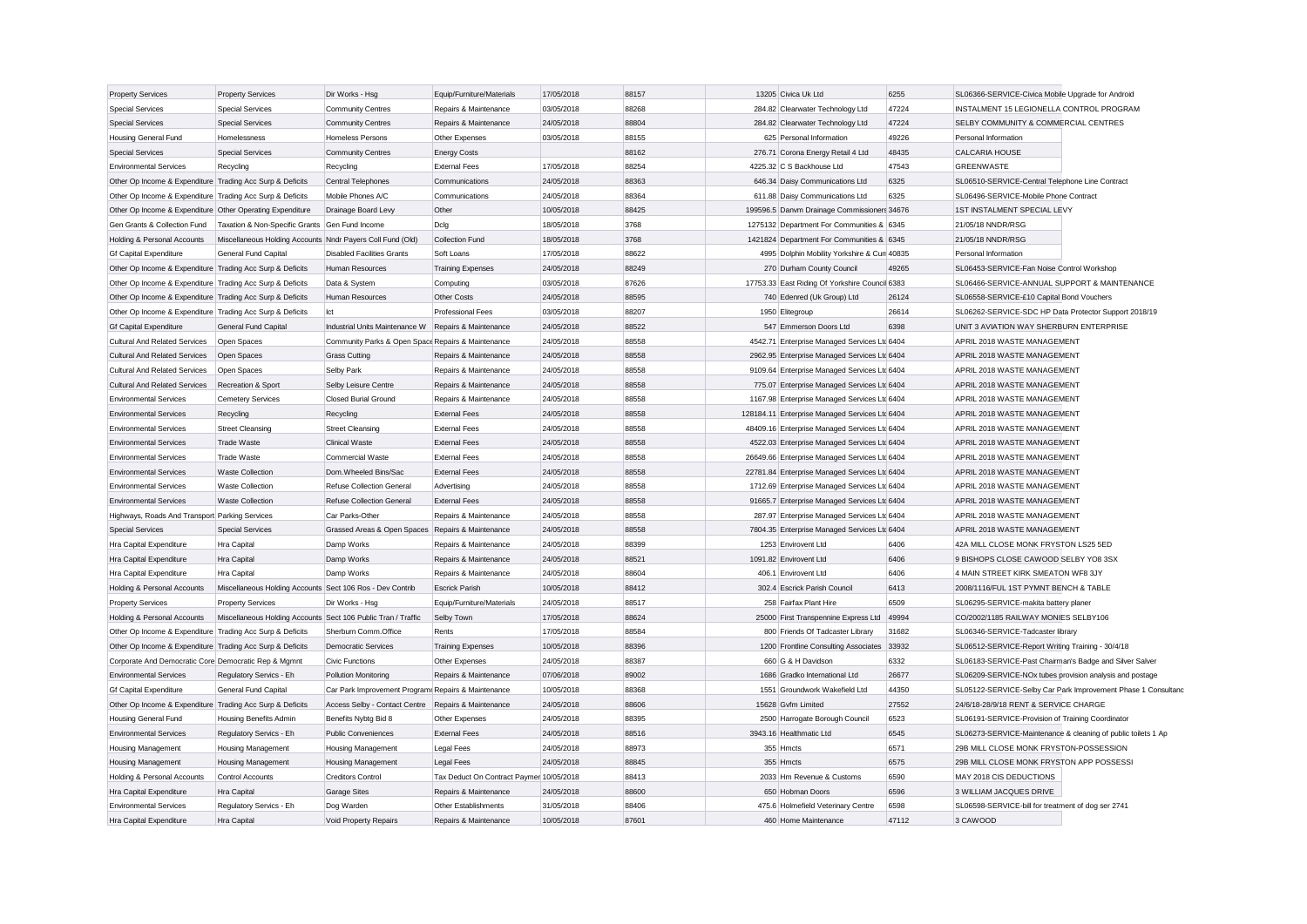| <b>Property Services</b>                                                                                          | <b>Property Services</b> | Dir Works - Hsg                                     | <b>External Fees</b>                         | 10/05/2018 | 87600 |          | 290 Home Maintenance                                       | 47112 | 11 THE CLOISTERS HEMINGBROUGH                                                                   |
|-------------------------------------------------------------------------------------------------------------------|--------------------------|-----------------------------------------------------|----------------------------------------------|------------|-------|----------|------------------------------------------------------------|-------|-------------------------------------------------------------------------------------------------|
| <b>Property Services</b>                                                                                          | <b>Property Services</b> | Dir Works - Hsg                                     | Other Expenses                               | 24/05/2018 | 88631 |          | 625 Home Maintenance                                       | 47112 | 8 MAIN ROAD                                                                                     |
| Hra Capital Expenditure                                                                                           | Hra Capital              | Aids & Adaptions Programme                          | Repairs & Maintenance                        | 31/05/2018 | 89040 |          | 1995 Home Utility Group Limited                            | 47533 | Personal Information                                                                            |
| Hra Capital Expenditure                                                                                           | Hra Capital              | Aids & Adaptions Programme                          | Repairs & Maintenance                        | 31/05/2018 | 89041 |          | 2537.19 Home Utility Group Limited                         | 47533 | Personal Information                                                                            |
| Hra Capital Expenditure                                                                                           | Hra Capital              | Aids & Adaptions Programme                          | Repairs & Maintenance                        | 31/05/2018 | 89042 |          | 2387.19 Home Utility Group Limited                         | 47533 | Personal Information                                                                            |
| Hra Capital Expenditure                                                                                           | Hra Capital              | Aids & Adaptions Programme                          | Repairs & Maintenance                        | 31/05/2018 | 89043 |          | 2638 Home Utility Group Limited                            | 47533 | Personal Information                                                                            |
| Hra Capital Expenditure                                                                                           | Hra Capital              | Aids & Adaptions Programme                          | Repairs & Maintenance                        | 31/05/2018 | 89044 |          | 2729 Home Utility Group Limited                            | 47533 | Personal Information                                                                            |
| Hra Capital Expenditure                                                                                           | Hra Capital              | Aids & Adaptions Programme                          | Repairs & Maintenance                        | 31/05/2018 | 89045 |          | 2230 Home Utility Group Limited                            | 47533 | Personal Information                                                                            |
| <b>Property Services</b>                                                                                          | <b>Property Services</b> | Dir Works - Hsg                                     | Equip/Furniture/Materials                    | 17/05/2018 | 88385 |          | 3869.85 Howdens Joinery Ltd                                | 21474 | APRIL 2018 STATEMENT                                                                            |
| Other Op Income & Expenditure Trading Acc Surp & Deficits                                                         |                          | Housing Support & Enforcement Subscriptions         |                                              | 24/05/2018 | 88576 |          | 820 Hqn Ltd                                                | 6606  | SL06555-SERVICE-RIEN Membership renewal                                                         |
| Other Op Income & Expenditure Trading Acc Surp & Deficits                                                         |                          | Data & System                                       | Computing                                    | 17/05/2018 | 88151 |          | 5603.55 Ideagen Gael Limited                               | 6305  | SL06211-SERVICE-Annual Pentana Performnce Sofware Charge                                        |
| Other Op Income & Expenditure Trading Acc Surp & Deficits                                                         |                          | Data & System                                       | Computing                                    | 24/05/2018 | 88503 |          | 895.61 Ideagen Gael Limited                                | 6305  | SL06531-SERVICE-Dashboard Module Annual Support                                                 |
| <b>Gf Capital Expenditure</b>                                                                                     | General Fund Capital     | Ict - Capital Projects                              | Computing                                    | 31/05/2018 | 88055 |          | 1000 Idox Software Ltd                                     | 6622  | SL04492-SERVICE-Enterprise Annual Maintenance Year 1                                            |
| <b>Gf Capital Expenditure</b>                                                                                     | General Fund Capital     | <b>Planning System</b>                              | Computing                                    | 10/05/2018 | 87699 |          | 1000 Idox Software Ltd                                     | 6622  | SL05579-SERVICE-Enterprise for Planning Annual Maintenance Ye                                   |
| Other Op Income & Expenditure Trading Acc Surp & Deficits                                                         |                          | Human Resources                                     | <b>Training Expenses</b>                     | 24/05/2018 | 88590 |          | 4700 Improvement Development Grow 44620                    |       | SL06446-SERVICE-IIP Assessment 2018                                                             |
| Other Op Income & Expenditure Trading Acc Surp & Deficits                                                         |                          | Access Selby - Contact Centre                       | Repairs & Maintenance                        | 24/05/2018 | 88661 |          | 410.68 Initial Washroom Solutions                          | 6631  | 28/5/18-27/8/18 NAPPY UNIT                                                                      |
| <b>Gf Capital Expenditure</b>                                                                                     | General Fund Capital     | Ict - Capital                                       | Computing                                    | 10/05/2018 | 88222 |          | 911.3 It Electrical (Yorkshire) Ltd                        | 6652  | APRIL 2018 ELECTRICAL WORKS                                                                     |
| Housing Management                                                                                                | Housing Management       | Estate Man. Costs                                   | Other Expenses                               | 10/05/2018 | 88222 |          | 320 It Electrical (Yorkshire) Ltd                          | 6652  | APRIL 2018 ELECTRICAL WORKS                                                                     |
| Hra Capital Expenditure                                                                                           | Hra Capital              | Central Heating Systems                             | Repairs & Maintenance                        | 10/05/2018 | 88222 |          | 8985.52 It Electrical (Yorkshire) Ltd                      | 6652  | APRIL 2018 ELECTRICAL WORKS                                                                     |
| Hra Capital Expenditure                                                                                           | Hra Capital              | <b>Electrical Rewires</b>                           | Repairs & Maintenance                        | 10/05/2018 | 88222 |          | 10152.61 It Electrical (Yorkshire) Ltd                     | 6652  | APRIL 2018 ELECTRICAL WORKS                                                                     |
| <b>Property Services</b>                                                                                          | <b>Property Services</b> | Dir Works - Hsg                                     | <b>External Fees</b>                         | 10/05/2018 | 88222 |          | 5833.34 It Electrical (Yorkshire) Ltd                      | 6652  | APRIL 2018 ELECTRICAL WORKS                                                                     |
| <b>Property Services</b>                                                                                          | <b>Property Services</b> | Dir Works - Hsg                                     | Equip/Furniture/Materials                    | 10/05/2018 | 88204 |          | 467.65 Jewson Ltd                                          | 6662  | JULY/SEPT 17 O/S INVOICES                                                                       |
| <b>Property Services</b>                                                                                          | <b>Property Services</b> | Dir Works - Hsg                                     | Equip/Furniture/Materials                    | 24/05/2018 | 88570 |          | 4093.95 Jewson Ltd                                         | 6662  | APRIL 2018 STATEMENT                                                                            |
| Planning And Development                                                                                          | Economic Development     | P4g Open For Business                               | Other Expenses                               | 24/05/2018 | 88250 |          | 2900 Johnston Press                                        | 49745 | SL06265-SERVICE-place branding advertising                                                      |
| <b>Housing General Fund</b>                                                                                       | Homelessness             | <b>Homeless Persons</b>                             | Other Expenses                               | 24/05/2018 | 88802 |          | 600 Personal Information                                   | 50029 | Personal Information                                                                            |
| <b>Environmental Services</b>                                                                                     | Regulatory Servics - Eh  | Taxi & Hire Licences                                | Licences/Licence Fees                        | 24/05/2018 | 88580 |          | 1000 Kings Chambers                                        | 49053 | SL06381-SERVICE-Invoice for Kings Chambers, Leeds - Ref 40206                                   |
| Planning And Development                                                                                          | Development Control      | Development Management                              | Professional Fees                            | 24/05/2018 | 88206 |          | 300 Kings Chambers                                         | 49053 | QUARRY DROP WESTFIELD LANE SOUTH MILFORD                                                        |
| Planning And Development                                                                                          | Development Control      | Development Management                              | <b>Professional Fees</b>                     | 24/05/2018 | 88759 |          | 650 Kings Chambers                                         | 34560 | BROCKLESBY BUILDING PRODCTS, UNIT 1                                                             |
| Corporate And Democratic Core Democratic Rep & Mgmnt                                                              |                          | Democratic Core                                     | Subsistence & Conf Expenses                  | 24/05/2018 | 88400 |          | 859 Kirklees Council                                       | 24783 | SL06538-SERVICE-Scrutiny Training 12/4/18                                                       |
| <b>Gf Capital Expenditure</b>                                                                                     | General Fund Capital     | Car Park Improvement Program: Repairs & Maintenance |                                              |            | 89006 |          | 790 Kml Flooring Services                                  | 6704  | TM MOTOCYCLES SHERBURN                                                                          |
| <b>Property Services</b>                                                                                          | <b>Property Services</b> | Dir Works - Hsg                                     | <b>External Fees</b>                         | 17/05/2018 | 87857 |          | 350 Kml Flooring Services                                  | 6704  | 3 new belmont brotherton                                                                        |
| <b>Property Services</b>                                                                                          | <b>Property Services</b> | Dir Works - Hsg                                     | <b>External Fees</b>                         | 17/05/2018 | 87858 |          | 350 Kml Flooring Services                                  | 6704  | 15 barker drive selby                                                                           |
| <b>Property Services</b>                                                                                          | <b>Property Services</b> | Dir Works - Hsg                                     | <b>External Fees</b>                         | 24/05/2018 | 88375 |          | 450 Kml Flooring Services                                  | 6704  | 9 BACK LANE NORTH DUFFIELD                                                                      |
| <b>Property Services</b>                                                                                          | <b>Property Services</b> | Dir Works - Hsg                                     | <b>External Fees</b>                         | 07/06/2018 | 88744 |          | 450 Kml Flooring Services                                  | 6704  | 9 DIXON GARDENS SELBY                                                                           |
| <b>Property Services</b>                                                                                          | <b>Property Services</b> | Dir Works - Hsg                                     | <b>External Fees</b>                         |            | 88819 |          | 350 Kml Flooring Services                                  | 6704  | 21 KELBAR CLOSE TADCASTER                                                                       |
|                                                                                                                   |                          |                                                     |                                              |            | 89011 |          | 350 Kml Flooring Services                                  | 6704  |                                                                                                 |
| <b>Property Services</b><br><b>Environmental Services</b>                                                         | <b>Property Services</b> | Dir Works - Hsg                                     | <b>External Fees</b><br><b>External Fees</b> | 24/05/2018 | 88741 |          | 425 Larac                                                  | 6727  | 27 carentan close<br>SL06560-SERVICE-LARAC Membership 2018/19                                   |
|                                                                                                                   | Recycling                | Recycling                                           |                                              | 11/05/2018 | 3763  |          | 650 Liberata Uk Ltd                                        | 36656 | APRIL 2018 PCOL CLAIMS                                                                          |
| <b>Housing Management</b>                                                                                         | Housing Management       | <b>Housing Management</b>                           | Legal Fees                                   | 10/05/2018 | 88355 |          |                                                            | 6754  |                                                                                                 |
| Other Op Income & Expenditure Trading Acc Surp & Deficits                                                         |                          | Human Resources<br><b>Human Resources</b>           | <b>Training Expenses</b>                     | 24/05/2018 | 88354 |          | 430 Llg Legal Training                                     | 6754  | SL06520-SERVICE-Planning Enforcement Course                                                     |
| Other Op Income & Expenditure Trading Acc Surp & Deficits<br>Corporate And Democratic Core Democratic Rep & Mgmnt |                          |                                                     | <b>Training Expenses</b>                     |            | 88760 |          | 288 Llg Legal Training<br>545 Local Government Association | 37138 | SL06604-SERVICE-Legal Weekend School<br>SL06572-SERVICE-LGA Annual Conference - Cllr Mark Crane |
|                                                                                                                   |                          | Democratic Core                                     | Subsistence & Conf Expenses                  |            |       |          |                                                            |       |                                                                                                 |
| Other Op Income & Expenditure Trading Acc Surp & Deficits                                                         |                          | Data & System                                       | Direct Salaries & Wages                      | 24/05/2018 | 88579 | 4180 M 3 |                                                            | 49965 | SL06545-SERVICE-M3 NHF SOR Responsive Maintenance and Void Pr                                   |
| Other Op Income & Expenditure Trading Acc Surp & Deficits                                                         |                          | Data & System                                       | Direct Salaries & Wages                      | 24/05/2018 | 88579 | 840 M 3  |                                                            | 49965 | SL06545-SERVICE-M3NHFSOR Responsive Maintenance and Void Prop                                   |
| Planning And Development                                                                                          | Development Control      | Development Management                              | Direct Salaries & Wages                      | 03/05/2018 | 87749 |          | 375.72 Macdonald & Company Freeland 47534                  |       | SP00014-SERVICE                                                                                 |
| Planning And Development                                                                                          | Development Control      | Development Management                              | Direct Salaries & Wages                      | 03/05/2018 | 88152 |          | 1182.73 Macdonald & Company Freeland 47534                 |       | SP00009-SERVICE                                                                                 |
| Planning And Development                                                                                          | Development Control      | Development Management                              | Direct Salaries & Wages                      | 03/05/2018 | 88153 |          | 1910.27 Macdonald & Company Freelanc 47534                 |       | SP00014-SERVICE                                                                                 |
| Planning And Development                                                                                          | Development Control      | Development Management                              | Direct Salaries & Wages                      | 10/05/2018 | 88367 |          | 1918.17 Macdonald & Company Freeland 47534                 |       | SP00014-SERVICE                                                                                 |
| Planning And Development                                                                                          | Development Control      | Development Management                              | Direct Salaries & Wages                      | 17/05/2018 | 88507 |          | 804.56 Macdonald & Company Freeland 47534                  |       | SL06464-SERVICE                                                                                 |
| Planning And Development                                                                                          | Development Control      | Development Management                              | Direct Salaries & Wages                      | 17/05/2018 | 88508 |          | 820.38 Macdonald & Company Freeland 47534                  |       | SL06463-SERVICE                                                                                 |
| Planning And Development                                                                                          | Development Control      | Development Management                              | Direct Salaries & Wages                      | 17/05/2018 | 88514 |          | 1930.04 Macdonald & Company Freelanc 47534                 |       | SP00014-SERVICE                                                                                 |
| Planning And Development                                                                                          | Development Control      | Development Management                              | Direct Salaries & Wages                      | 24/05/2018 | 88643 |          | 1159.1 Macdonald & Company Freeland 47534                  |       | SL06463-SERVICE                                                                                 |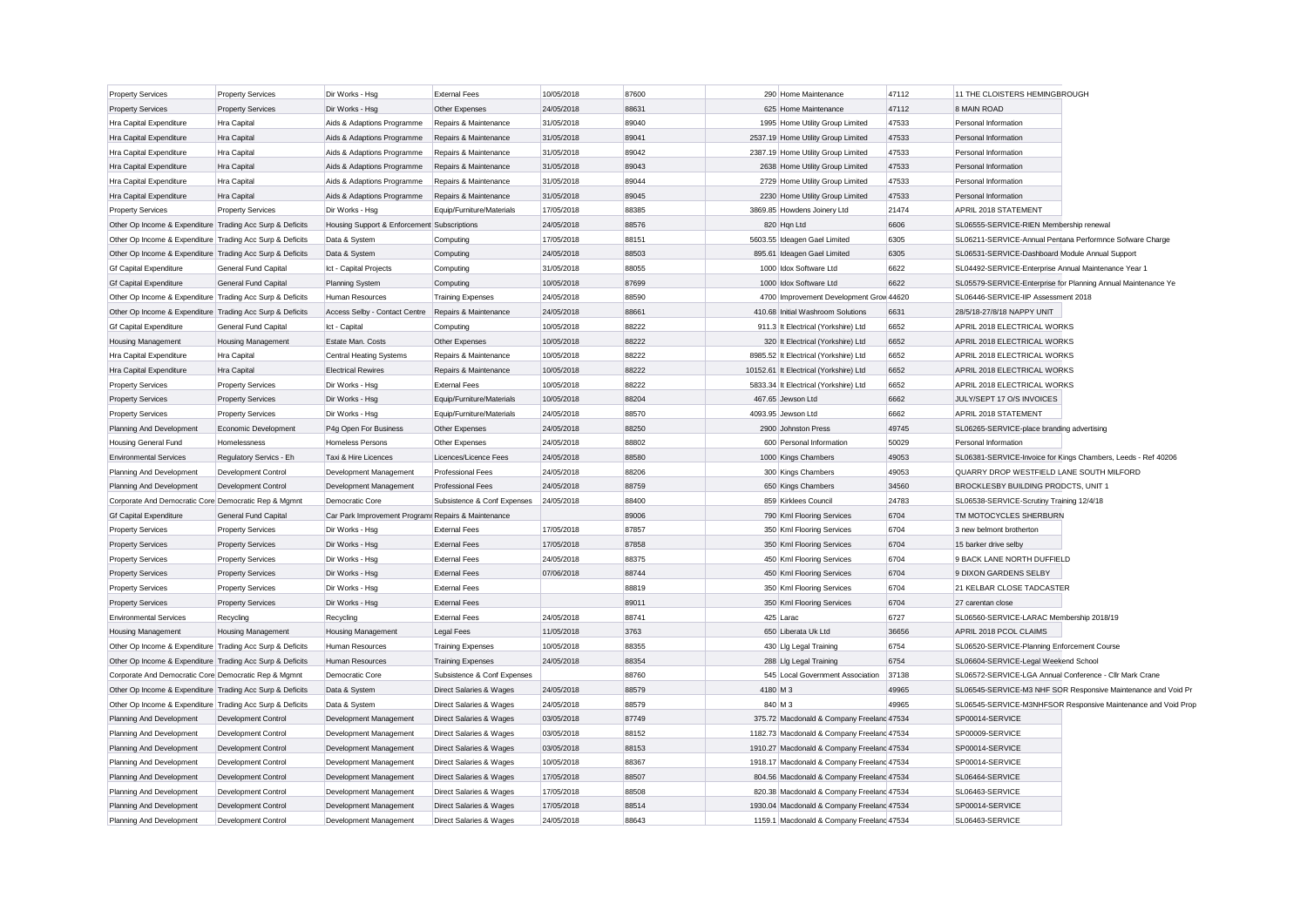| Planning And Development                                  | Development Control                                                          | Development Management         | Direct Salaries & Wages            | 24/05/2018 | 88644 | 1190.27 Macdonald & Company Freelanc 47534     |       | SL06464-SERVICE                                                              |                                                               |
|-----------------------------------------------------------|------------------------------------------------------------------------------|--------------------------------|------------------------------------|------------|-------|------------------------------------------------|-------|------------------------------------------------------------------------------|---------------------------------------------------------------|
| Planning And Development                                  | Development Control                                                          | Development Management         | Direct Salaries & Wages            | 24/05/2018 | 88645 | 1310.8 Macdonald & Company Freeland 47534      |       | SP00015-SERVICE                                                              |                                                               |
| Planning And Development                                  | Development Control                                                          | Development Management         | Direct Salaries & Wages            | 31/05/2018 | 88366 | 1743.97 Macdonald & Company Freeland 47534     |       | SP00015-SERVICE                                                              |                                                               |
| Planning And Development                                  | Development Control                                                          | Development Management         | Direct Salaries & Wages            | 31/05/2018 | 88515 | 1789.17 Macdonald & Company Freeland 47534     |       | SP00015-SERVICE                                                              |                                                               |
| Planning And Development                                  | Development Control                                                          | Development Management         | Direct Salaries & Wages            | 31/05/2018 | 88646 | 1491.04 Macdonald & Company Freelanc 47534     |       | SP00016-SERVICE                                                              |                                                               |
| Planning And Development                                  | Development Control                                                          | Development Management         | Direct Salaries & Wages            | 31/05/2018 | 88647 | 1484.07 Macdonald & Company Freeland 47534     |       | SP00017-SERVICE                                                              |                                                               |
| Planning And Development                                  | Development Control                                                          | Development Management         | <b>Direct Salaries &amp; Wages</b> | 31/05/2018 | 88979 | 1840.95 Macdonald & Company Freelanc 47534     |       | SP00017-SERVICE                                                              |                                                               |
| Planning And Development                                  | Development Control                                                          | Development Management         | Direct Salaries & Wages            | 31/05/2018 | 88980 | 1775.8 Macdonald & Company Freeland 47534      |       | SP00016-SERVICE                                                              |                                                               |
| Planning And Development                                  | Development Control                                                          | Development Management         | Direct Salaries & Wages            | 31/05/2018 | 88981 | 1789.17 Macdonald & Company Freelanc 47534     |       | SP00015-SERVICE                                                              |                                                               |
| Planning And Development                                  | Development Control                                                          | Development Management         | <b>Professional Fees</b>           | 10/05/2018 | 88154 | 1833.37 Macdonald & Company Freeland 47534     |       | SP00012-SERVICE                                                              |                                                               |
| Planning And Development                                  | Development Control                                                          | Development Management         | <b>Professional Fees</b>           | 17/05/2018 | 88365 | 1924.77 Macdonald & Company Freeland 47534     |       | SP00012-SERVICE                                                              |                                                               |
| <b>Gf Capital Expenditure</b>                             | General Fund Capital                                                         | Industrial Units Maintenance W | Repairs & Maintenance              | 24/05/2018 | 88191 | 400 Mason Clark Associates                     | 6802  | SL06269-SERVICE-Structural Inspection to Industrial Unit in S                |                                                               |
| Other Op Income & Expenditure Trading Acc Surp & Deficits |                                                                              | <b>Assets Team Trading</b>     | Direct Salaries & Wages            | 17/05/2018 | 88512 | 580.16 Matrix Scm Limited                      | 48241 | SL06465-SERVICE-Agency Fees                                                  |                                                               |
| Other Op Income & Expenditure Trading Acc Surp & Deficits |                                                                              | <b>Assets Team Trading</b>     | Direct Salaries & Wages            | 24/05/2018 | 88649 | 462.56 Matrix Scm Limited                      | 48241 | SL06465-SERVICE-Agency Fees                                                  |                                                               |
| Corporate And Democratic Core Corporate Management        |                                                                              | <b>External Audit</b>          | Other Expenses                     | 10/05/2018 | 88247 | 4470 Mazars Llo                                | 6810  | SL05545-SERVICE-2017/18 External Audit Fees                                  |                                                               |
| Housing Management                                        | Housing Management                                                           | Central Heating-Gas            | Repairs & Maintenance              | 03/05/2018 | 88266 | 29933.17 Mears Limited                         | 48311 | INSTALMENT 12 GAS CONTRACT 2017-20                                           |                                                               |
| Hra Capital Expenditure                                   | Hra Capital                                                                  | Central Heating Systems        | Repairs & Maintenance              | 03/05/2018 | 88266 | 7239.14 Mears Limited                          | 48311 | INSTALMENT 12 GAS CONTRACT 2017-20                                           |                                                               |
| <b>Property Services</b>                                  | <b>Property Services</b>                                                     | Dir Works - Hsg                | <b>External Fees</b>               | 24/05/2018 | 88739 | 373.5 Michael Walsh (Plasterers) Ltd           | 7419  | 1 STATION ROAD WISTOW                                                        |                                                               |
| <b>Property Services</b>                                  | <b>Property Services</b>                                                     | Dir Works - Hsg                | Equip/Furniture/Materials          | 17/05/2018 | 88386 | 755.01 Mkm Building Supplies Ltd               | 21210 | APRIL 2018 STATEMENT                                                         |                                                               |
| Housing Management                                        | <b>Housing Management</b>                                                    | Central Heating-Gas            | <b>Professional Fees</b>           | 24/05/2018 | 88738 | 933.12 Morgan Lambert Ltd                      | 6835  | THIRD PARTY QUALITY AUDITS                                                   |                                                               |
| <b>Housing Management</b>                                 | <b>Housing Management</b>                                                    | Central Heating-Gas            | <b>Professional Fees</b>           |            | 88986 | 291.6 Morgan Lambert Ltd                       | 6835  | THIRD PARTY AUDITS                                                           |                                                               |
| Corporate And Democratic Core Corporate Management        |                                                                              | Partnership Development        | Legal Fees                         | 03/05/2018 | 88160 | 1000 Mr Anthony Gill                           | 40190 | SL06459-SERVICE-your ref 401723                                              |                                                               |
| <b>Housing General Fund</b>                               | Homelessness                                                                 | <b>Homeless Persons</b>        | Other Expenses                     | 10/05/2018 | 88423 | 495 Personal Information                       | 47881 | Personal Information                                                         |                                                               |
| <b>Special Services</b>                                   | <b>Special Services</b>                                                      | <b>Community Centres</b>       | Clothing & Uniforms                | 03/05/2018 | 85245 | 290 Mwuk Ltd T/A Alexandra                     | 6048  |                                                                              | SL05935-SERVICE-NF515NA Womens cargo pants Navy various sizes |
| <b>Special Services</b>                                   | <b>Special Services</b>                                                      | <b>Community Centres</b>       | Clothing & Uniforms                | 10/05/2018 | 86988 | 272 Mwuk Ltd T/A Alexandra                     | 6048  |                                                                              | SL06238-SERVICE-NF515NA Womens cargo pants Navy various sizes |
| <b>Special Services</b>                                   | <b>Special Services</b>                                                      | <b>Community Centres</b>       | Clothing & Uniforms                | 10/05/2018 | 87228 | 334.8 Mwuk Ltd T/A Alexandra                   | 6048  |                                                                              | SL06238-SERVICE-NF231PK Womens polo shirts in Peacock blue si |
| <b>Property Services</b>                                  | <b>Property Services</b>                                                     | Dir Works - Hsg                | <b>External Fees</b>               | 24/05/2018 | 88048 | 267 Mytum & Selby Waste Recycling 6843         |       | 10 beech tree road tadcaster                                                 |                                                               |
| Highways, Roads And Transport Parking Services            |                                                                              | Car Parks Enforcement          | Repairs & Maintenance              | 24/05/2018 | 88347 | 840 Nagels Uk Ltd                              | 49098 | SL05529-SERVICE-Strada double issue tickets 2nd delivery                     |                                                               |
| Hra Capital Expenditure                                   | Hra Capital                                                                  | Central Heating Systems        | Repairs & Maintenance              | 03/05/2018 | 88185 | 563 Northern Gas Networks Ltd                  | 34757 | 9 MILL LANE STUTTON TADCASTER LS24 9BT                                       |                                                               |
| Hra Capital Expenditure                                   | Hra Capital                                                                  | <b>Central Heating Systems</b> | Repairs & Maintenance              | 17/05/2018 | 88563 | 563 Northern Gas Networks Ltd                  | 34757 | 2 BEECHWOOD CROFT SHERBURN LS25 6HX                                          |                                                               |
| Hra Capital Expenditure                                   | Hra Capital                                                                  | <b>Central Heating Systems</b> | Repairs & Maintenance              | 17/05/2018 | 88564 | 880.57 Northern Gas Networks Ltd               | 34757 | 57 EVERSLEY MOUNT SHERBURN LS25 6AR                                          |                                                               |
| Hra Capital Expenditure                                   | Hra Capital                                                                  | <b>Central Heating Systems</b> | Repairs & Maintenance              | 31/05/2018 | 89067 | 563 Northern Gas Networks Ltd                  | 34757 | <b>NEW GAS SUPPLY</b>                                                        |                                                               |
| <b>Gf Capital Expenditure</b>                             | General Fund Capital                                                         | Dip System                     | Computing                          | 24/05/2018 | 87213 | 22575 Northgate Public Services (Uk) L 47740   |       | SL06282-SERVICE-I@W Upgrade and Intergration                                 |                                                               |
| Other Op Income & Expenditure Trading Acc Surp & Deficits |                                                                              | Data & System                  | Computing                          |            | 88839 | 499.03 Northgate Public Services (Uk) L 47740  |       | SL06547-SERVICE-PARIS APACS Security support                                 |                                                               |
| Other Op Income & Expenditure Trading Acc Surp & Deficits |                                                                              | Data & System                  | Computing                          |            | 88840 | 4738.98 Northgate Public Services (Uk) L 47740 |       | SL06547-SERVICE-PARIS Income Managment Support                               |                                                               |
| Other Op Income & Expenditure Trading Acc Surp & Deficits |                                                                              | Leadership Team                | Subscriptions                      | 03/05/2018 | 87820 | 2811 North Kesteven District Council 42067     |       |                                                                              | SL06487-SERVICE-SPARSE/RSN Annual Charge for 2018/19 (£2461)  |
| Central Services To The Public Local Land Charges         |                                                                              | <b>Land Charges</b>            | <b>External Fees</b>               | 24/05/2018 | 88591 | 1944.6 North Yorkshire County Council 6902     |       | SL06448-SERVICE-Land Searches Con29 Enquiries - February                     |                                                               |
| Central Services To The Public   Local Land Charges       |                                                                              | <b>Land Charges</b>            | <b>External Fees</b>               | 24/05/2018 | 88592 | 2417 North Yorkshire County Council 6902       |       | SL06448-SERVICE-Land Searches Con 29 Enquiries - March                       |                                                               |
| Corporate And Democratic Core Corporate Management        |                                                                              | Partnership Development        | Other Expenses                     | 24/05/2018 | 88640 | 500 North Yorkshire County Council 6902        |       | SL06476-SERVICE-Safety Advisory Training - Suzanne Sweeting a                |                                                               |
| <b>Environmental Services</b>                             | <b>Trade Waste</b>                                                           | Commercial Waste               | <b>External Fees</b>               | 17/05/2018 | 88035 | 13980.01 North Yorkshire County Council 6902   |       | SL06420-S1013029-BULK WASTE DISPOSAL NYCC                                    |                                                               |
| <b>Environmental Services</b>                             | <b>Trade Waste</b>                                                           | Commercial Waste               | <b>External Fees</b>               | 24/05/2018 | 88594 | 17465.2 North Yorkshire County Council 6902    |       | SL06477-S1013029-BULK WASTE DISPOSAL NYCC                                    |                                                               |
|                                                           |                                                                              |                                | Nycc Precept                       | 22/05/2018 | 88801 | 3500980 North Yorkshire County Council 32208   |       | 24/05/18 PRECEPT INSTALMENT                                                  |                                                               |
| Holding & Personal Accounts                               | Miscellaneous Holding Accounts C. Tax Payers Coll Fund Acc                   |                                |                                    |            | 88625 |                                                |       |                                                                              |                                                               |
| Holding & Personal Accounts                               | Miscellaneous Holding Accounts Nndr Payers Coll Fund (Old)                   |                                | <b>Collection Fund</b>             | 17/05/2018 | 88236 | 263365 North Yorkshire County Council 32208    |       | 21/05/18 RETAINED BUSINESS RATES<br>EDUCATION FROM PAPYRUS WORKS NEWTON KYME |                                                               |
| Holding & Personal Accounts                               | Miscellaneous Holding Accounts Sect 106 Educate - Dev Contrib Newton Kyme Pc |                                |                                    | 03/05/2018 |       | 174028.8 North Yorkshire County Council 31845  |       |                                                                              |                                                               |
| Other Op Income & Expenditure Trading Acc Surp & Deficits |                                                                              | Human Resources                | <b>Training Expenses</b>           | 24/05/2018 | 88505 | 9415.5 North Yorkshire County Council 6902     |       | SL06350-SERVICE-Learning Zone 2017/18                                        |                                                               |
| Holding & Personal Accounts                               | Miscellaneous Holding Accounts C. Tax Payers Coll Fund Acc                   |                                | Nyfra Precept                      | 22/05/2018 | 88800 | 193992 North Yorkshire Fire & Rescue           | 32207 | 24/05/18 PRECEPT INSTALMENT                                                  |                                                               |
| Holding & Personal Accounts                               | Miscellaneous Holding Accounts Nndr Payers Coll Fund (Old)                   |                                | <b>Collection Fund</b>             | 17/05/2018 | 88626 | 29263 North Yorkshire Fire & Rescue            | 32207 | 21/05/18 RETAINED BUSINESS RATES                                             |                                                               |
| Other Op Income & Expenditure Trading Acc Surp & Deficits |                                                                              | Human Resources                | <b>Training Expenses</b>           | 31/05/2018 | 89026 | 1000 North Yorkshire Fire & Rescue             | 32207 | SL06417-SERVICE-Yorkshire Accord - April to September 2018                   |                                                               |
| Holding & Personal Accounts                               | Miscellaneous Holding Accounts C. Tax Payers Coll Fund Acc                   |                                | Nypa Precept                       | 22/05/2018 | 88803 | 652679 North Yorkshire Pcc                     | 32209 | 24/05/18 PRECEPT INSTALMENT                                                  |                                                               |
| Other Op Income & Expenditure Trading Acc Surp & Deficits |                                                                              | Access Selby - Contact Centre  | <b>Energy Costs</b>                | 31/05/2018 | 88817 | 981.33 Npower Ltd                              | 6917  | ACCESS SELBY ELECTRIC                                                        |                                                               |
| Planning And Development                                  | Economic Development                                                         | Prospect Centre Mr             | <b>Energy Costs</b>                | 10/05/2018 | 88219 | 430.07 Noower Ltd                              | 6917  | UNIT 7 PROSPECT CENTRE SELBY                                                 |                                                               |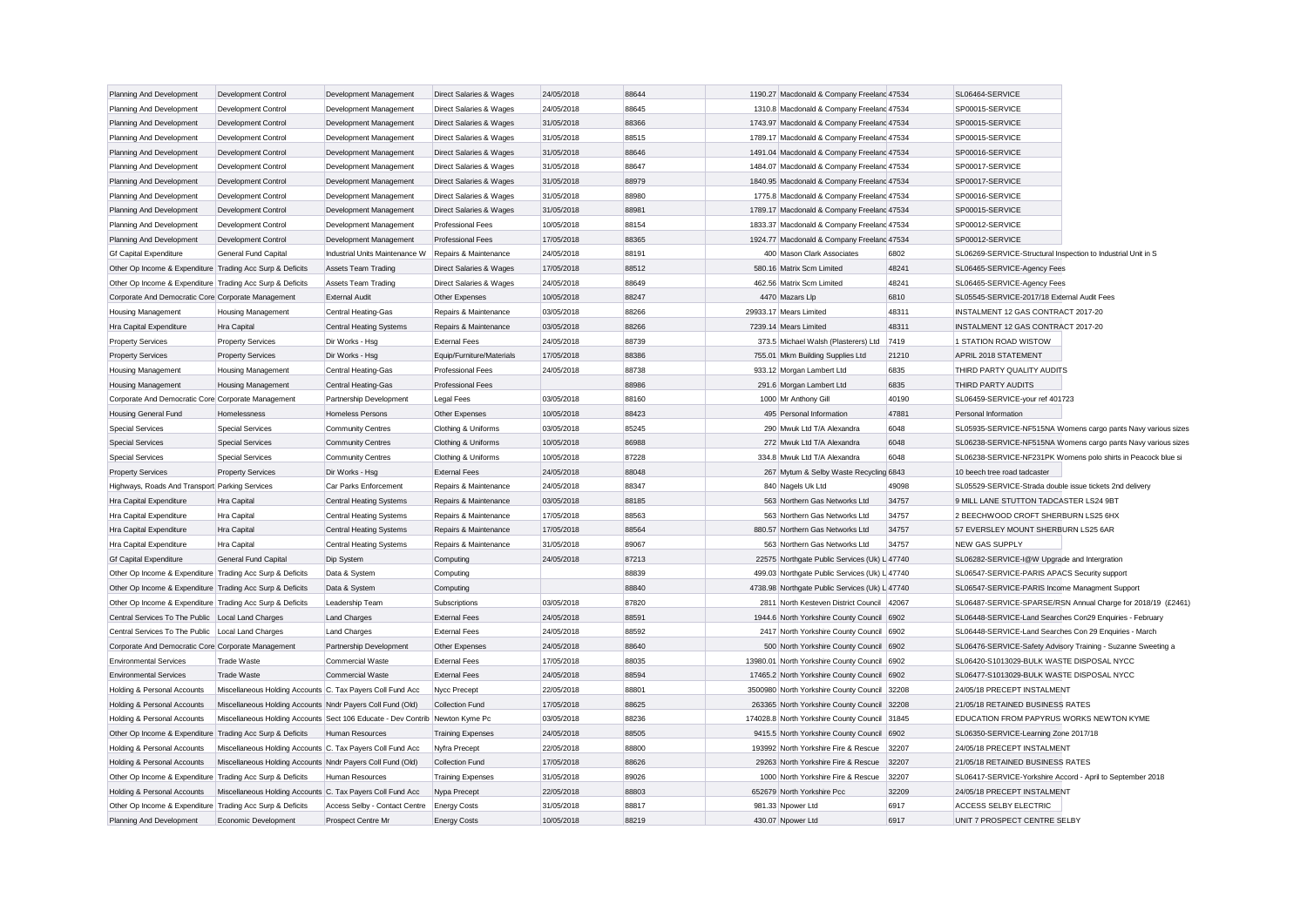| Other Op Income & Expenditure Trading Acc Surp & Deficits                              |                                                           | lct                                       | Computing                   | 10/05/2018 | 87692 | 9912.19 Nynet Ltd                              | 6924  | SL06509-SERVICE-SDC PSC WAN Link & internet access 2018/19    |
|----------------------------------------------------------------------------------------|-----------------------------------------------------------|-------------------------------------------|-----------------------------|------------|-------|------------------------------------------------|-------|---------------------------------------------------------------|
|                                                                                        |                                                           |                                           | Other                       | 10/05/2018 | 88426 | 130985.75 Ouse & Derwent Internal Drainac 6942 |       | 1ST INSTALMENT SPECIAL LEVY                                   |
| Other Op Income & Expenditure Other Operating Expenditure<br><b>Housing Management</b> | <b>Housing Management</b>                                 | Drainage Board Levy<br>Asbestos Surveying | Repairs & Maintenance       | 17/05/2018 | 88574 | 685.23 Owan Ltd                                | 6943  | MARCH 2018 QUANTITY SURVEYING                                 |
|                                                                                        |                                                           |                                           |                             |            |       |                                                |       |                                                               |
| <b>Housing Management</b>                                                              | <b>Housing Management</b>                                 | Asbestos Surveying                        | Repairs & Maintenance       | 17/05/2018 | 88575 | 815.75 Owan Ltd                                | 6943  | FEB 2018 QUANTITY SURVEYING                                   |
| Hra Capital Expenditure                                                                | Hra Capital                                               | <b>Bathroom Replacements</b>              | Repairs & Maintenance       | 17/05/2018 | 88575 | 293.67 Owan Ltd                                | 6943  | FEB 2018 QUANTITY SURVEYING                                   |
| Hra Capital Expenditure                                                                | Hra Capital                                               | <b>Central Heating Systems</b>            | Repairs & Maintenance       | 17/05/2018 | 88574 | 1957.8 Owan Ltd                                | 6943  | MARCH 2018 QUANTITY SURVEYING                                 |
| Hra Capital Expenditure                                                                | Hra Capital                                               | Central Heating Systems                   | Repairs & Maintenance       | 17/05/2018 | 88575 | 1762.02 Owan Ltd                               | 6943  | FEB 2018 QUANTITY SURVEYING                                   |
| Hra Capital Expenditure                                                                | Hra Capital                                               | Damp Works                                | Repairs & Maintenance       | 17/05/2018 | 88574 | 717.86 Owan Ltd                                | 6943  | MARCH 2018 QUANTITY SURVEYING                                 |
| Hra Capital Expenditure                                                                | Hra Capital                                               | Roof Replacement                          | Repairs & Maintenance       | 17/05/2018 | 88574 | 293.67 Owan Ltd                                | 6943  | MARCH 2018 QUANTITY SURVEYING                                 |
| Hra Capital Expenditure                                                                | Hra Capital                                               | Roof Replacement                          | Repairs & Maintenance       | 17/05/2018 | 88575 | 391.56 Owan Ltd                                | 6943  | FEB 2018 QUANTITY SURVEYING                                   |
| <b>Special Services</b>                                                                | <b>Special Services</b>                                   | <b>Community Centres</b>                  | Repairs & Maintenance       | 17/05/2018 | 88575 | 424.19 Owan Ltd                                | 6943  | FEB 2018 QUANTITY SURVEYING                                   |
| Other Op Income & Expenditure Trading Acc Surp & Deficits                              |                                                           | Human Resources                           | Other Costs                 | 31/05/2018 | 88998 | 1970 Park Retail T/A Love2shop Busir 50004     |       | SL06621-SERVICE-£10 Love2Shop Voucher                         |
| <b>Housing Management</b>                                                              | <b>Housing Management</b>                                 | Footpaths                                 | Repairs & Maintenance       | 10/05/2018 | 88199 | 279 Paul Harrison                              | 6531  | HOWDEN ROAD OSGODBY                                           |
| <b>Housing Management</b>                                                              | <b>Housing Management</b>                                 | Footpaths                                 | Repairs & Maintenance       | 10/05/2018 | 88200 | 371.3 Paul Harrison                            | 6531  | CARENTAN CLOSE SELBY                                          |
| Hra Capital Expenditure                                                                | Hra Capital                                               | Aids & Adaptions Programme                | Repairs & Maintenance       | 07/06/2018 | 89029 | 796.92 Paul Harrison                           | 6531  | Personal Information                                          |
| Hra Capital Expenditure                                                                | Hra Capital                                               | Aids & Adaptions Programme                | Repairs & Maintenance       | 07/06/2018 | 89048 | 362.25 Paul Harrison                           | 6531  | Personal Information                                          |
| Hra Capital Expenditure                                                                | Hra Capital                                               | <b>Disabled Adaptation Work</b>           | Repairs & Maintenance       | 10/05/2018 | 88202 | 1357.5 Paul Harrison                           | 6531  | Personal Information                                          |
| Hra Capital Expenditure                                                                | Hra Capital                                               | <b>Disabled Adaptation Work</b>           | Repairs & Maintenance       | 17/05/2018 | 88417 | 771.36 Paul Harrison                           | 6531  | Personal Information                                          |
| <b>Gf Capital Expenditure</b>                                                          | General Fund Capital                                      | <b>Disabled Facilities Grants</b>         | Soft Loans                  | 24/05/2018 | 88822 | 4162 Peart Access Ramps Ltd                    | 6957  | Personal Information                                          |
| Planning And Development                                                               | <b>Planning Policy</b>                                    | Dev. Policy Serv. (Plan Selby)            | <b>Professional Fees</b>    | 17/05/2018 | 88034 | 1450 Pos Enterprises Ltd                       | 49477 | SL06401-SERVICE-Membership of the Northern Local Plan group - |
| Other Op Income & Expenditure Trading Acc Surp & Deficits                              |                                                           | <b>Human Resources</b>                    | <b>Training Expenses</b>    | 03/05/2018 | 88187 | 475 Ppl Training Ltd                           | 6997  | SL06473-SERVICE-City & Guilds 18th Edition Wiring Regulations |
| Hra Capital Expenditure                                                                | Hra Capital                                               | <b>Disabled Adaptation Work</b>           | Repairs & Maintenance       | 10/05/2018 | 88260 | 4103.15 Prism Medical Uk                       | 41970 | Personal Information                                          |
| <b>Property Services</b>                                                               | <b>Property Services</b>                                  | Dir Works - Hsg                           | <b>External Fees</b>        | 17/05/2018 | 88518 | 2315.1 Prism Medical Uk                        | 41970 | 84 WOODVILLE TERRACE SELBY YO8 8AL                            |
| <b>Gf Capital Expenditure</b>                                                          | General Fund Capital                                      | Ict - Capital                             | Computing                   | 24/05/2018 | 88582 | 3935.14 Probrand Limited                       | 37238 | SL06253-SERVICE-4x HP600G3PD 8x liyama Prolite LED Monitor 10 |
| Other Op Income & Expenditure Trading Acc Surp & Deficits                              |                                                           | lct                                       | Equip/Furniture/Materials   | 17/05/2018 | 88147 | 290.05 Probrand Limited                        | 37238 | SL06439-SERVICE-15 x HP - 800GB/1.6TB LTO Ultrium-4 Storage C |
| Other Op Income & Expenditure Trading Acc Surp & Deficits                              |                                                           | Ict                                       | Computing                   | 24/05/2018 | 88212 | 360 Razorblue Ltd                              | 27684 | SL06441-SERVICE-1 x Exclaimer - Auto Responder 1 Server with  |
| Other Op Income & Expenditure Trading Acc Surp & Deficits                              |                                                           | Ict                                       | <b>Professional Fees</b>    | 24/05/2018 | 88245 | 400 Razorblue Ltd                              | 27684 | SL06258-SERVICE-2018/19 Managed IT for Infrastructure Q/1584/ |
| Hra Capital Expenditure                                                                | Hra Capital                                               | Roof Replacement                          | Repairs & Maintenance       | 17/05/2018 | 88159 | 500 Rdh Scaffolding                            | 7036  | <b>STILLINGFLEET</b>                                          |
| Gf Capital Expenditure                                                                 | General Fund Capital                                      | <b>Disabled Facilities Grants</b>         | Soft Loans                  | 24/05/2018 | 88823 | 4692 Rdv Contracting Ltd                       | 50039 | Personal Information                                          |
| <b>Gf Capital Expenditure</b>                                                          | General Fund Capital                                      | <b>Disabled Facilities Grants</b>         | Soft Loans                  | 31/05/2018 | 89015 | 3411.09 Rdv Contracting Ltd                    | 50039 | Personal Information                                          |
|                                                                                        |                                                           |                                           | <b>Professional Fees</b>    | 24/05/2018 | 88372 | 1634.2 Richard Wood Associates Ltd             | 48516 | SL06488-SERVICE-Richard Wood Associates final invoice         |
| Planning And Development                                                               | <b>Planning Policy</b>                                    | Dev. Policy Serv. (Plan Selby)            |                             |            |       |                                                |       |                                                               |
| Planning And Development                                                               | Development Control                                       | Development Management                    | Professional Fees           |            | 88999 | 475 Rosetta Landscape Design                   | 6987  | SL06549-SERVICE-2017/0872/FUL Wharfe Bank, Tadcaster          |
| Planning And Development                                                               | Development Control                                       | Development Management                    | <b>Professional Fees</b>    |            | 89063 | 450 Rosetta Landscape Design                   | 6987  | SL05575-SERVICE-Review of Trees at Selby Park 2017/1120/TCO a |
| Other Op Income & Expenditure Trading Acc Surp & Deficits                              |                                                           | Postage Account                           | Communications              | 17/05/2018 | 88036 | 1251.94 Royal Mail Group Plc                   | 7100  | <b>POSTAGE</b>                                                |
| Housing General Fund                                                                   | Supporting People                                         | Warden Lifeline Service                   | <b>External Fees</b>        | 10/05/2018 | 87605 | 6851.52 Ryedale District Council               | 7105  | SL06429-SERVICE-Ryedale District Council - Life line 864 conn |
| <b>Environmental Services</b>                                                          | Recycling                                                 | Recycling                                 | <b>External Fees</b>        | 17/05/2018 | 87884 | 394.82 Ryedale Organics Ltd                    | 6694  | green waste                                                   |
| <b>Environmental Services</b>                                                          | Recycling                                                 | Recycling                                 | <b>External Fees</b>        | 24/05/2018 | 88198 | 402.42 Ryedale Organics Ltd                    | 6694  | WEEK 17 GREENWASTE                                            |
| <b>Environmental Services</b>                                                          | Recycling                                                 | Recycling                                 | <b>External Fees</b>        | 24/05/2018 | 88405 | 796.1 Ryedale Organics Ltd                     | 6694  | <b>WEEK 18 GREENWASTE</b>                                     |
| <b>Environmental Services</b>                                                          | Recycling                                                 | Recycling                                 | <b>External Fees</b>        | 24/05/2018 | 88605 | 786.6 Ryedale Organics Ltd                     | 6694  | WEEK 19 GREENWASTE                                            |
| <b>Environmental Services</b>                                                          | Recycling                                                 | Recycling                                 | <b>External Fees</b>        | 24/05/2018 | 88786 | 799.14 Ryedale Organics Ltd                    | 6694  | <b>GREEN WASTE</b>                                            |
| Central Services To The Public                                                         | Local Tax Collection                                      | Council Tax Collection                    | <b>External Fees</b>        | 04/05/2018 | 3756  | 975.24 Santander                               | 6052  | APRIL 2018 COUNCIL TAX PAYMENTS                               |
| <b>Housing Management</b>                                                              | <b>Housing Management</b>                                 | Rent Project                              | <b>External Fees</b>        | 04/05/2018 | 3757  | 532.63 Santander                               | 6052  | APRIL 2018 HOUSE & GARAGE RENTS                               |
| Hra Capital Expenditure                                                                | <b>Hra Capital</b>                                        | Roof Replacement                          | Repairs & Maintenance       | 24/05/2018 | 88836 | 490 Personal Information                       | 50042 | REPAIR COST OVERPAID                                          |
| Corporate And Democratic Core Democratic Rep & Mgmnt                                   |                                                           | Democratic Core                           | Subsistence & Conf Expenses | 31/05/2018 | 88995 | 520.94 S D Turner                              | 47344 | SL05881-SERVICE-Licensing Training 23/5/18                    |
| Highways, Roads And Transport Parking Services                                         |                                                           | Car Parks Enforcement                     | <b>External Fees</b>        | 31/05/2018 | 88361 | 547.35 Security Plus Limited                   | 36209 | SL06643-SERVICE-Cash Collection Service - Security Plus       |
| Other Op Income & Expenditure Other Operating Expenditure                              |                                                           | Drainage Board Levy                       | Other                       | 10/05/2018 | 88427 | 496202 Selby Area Internal Drainage Bo: 7140   |       | 1ST INSTALMENT SPECIAL LEVY                                   |
| Planning And Development                                                               | Economic Development                                      | The Vivars Mr                             | Nndr                        | 24/05/2018 | 88837 | 1846.06 Selby District Council                 | 7151  | UNIT 7/8 VIVARS INDUSTRIAL CENTRE                             |
| <b>Property Services</b>                                                               | <b>Property Services</b>                                  | Dir Works - Hsg                           | Other Expenses              | 10/05/2018 | 88203 | 2044.23 Selby District Council                 | 7151  | MAY 2018 VOIDS & LODGES CTAX BILLS                            |
| <b>Property Services</b>                                                               | <b>Property Services</b>                                  | Dir Works - Hsg                           | Equip/Furniture/Materials   | 24/05/2018 | 88572 | 1125.71 Selby Glass Ltd                        | 7172  | APRIL 2018 STATEMENT                                          |
| Other Op Income & Expenditure Trading Acc Surp & Deficits                              |                                                           | Human Resources                           | <b>Professional Fees</b>    | 17/05/2018 | 88506 | 700 Selby Healthcare Ltd                       | 31239 | SL06523-SERVICE-OH Services - April 2018                      |
| Holding & Personal Accounts                                                            | Miscellaneous Holding Accounts Sect 106 Ros - Dev Contrib |                                           | Selby Town                  | 31/05/2018 | 89071 | 2847.5 Selby Town Council                      | 7184  | 2009/0805/REM BARWIC PARADE PLAY AREA                         |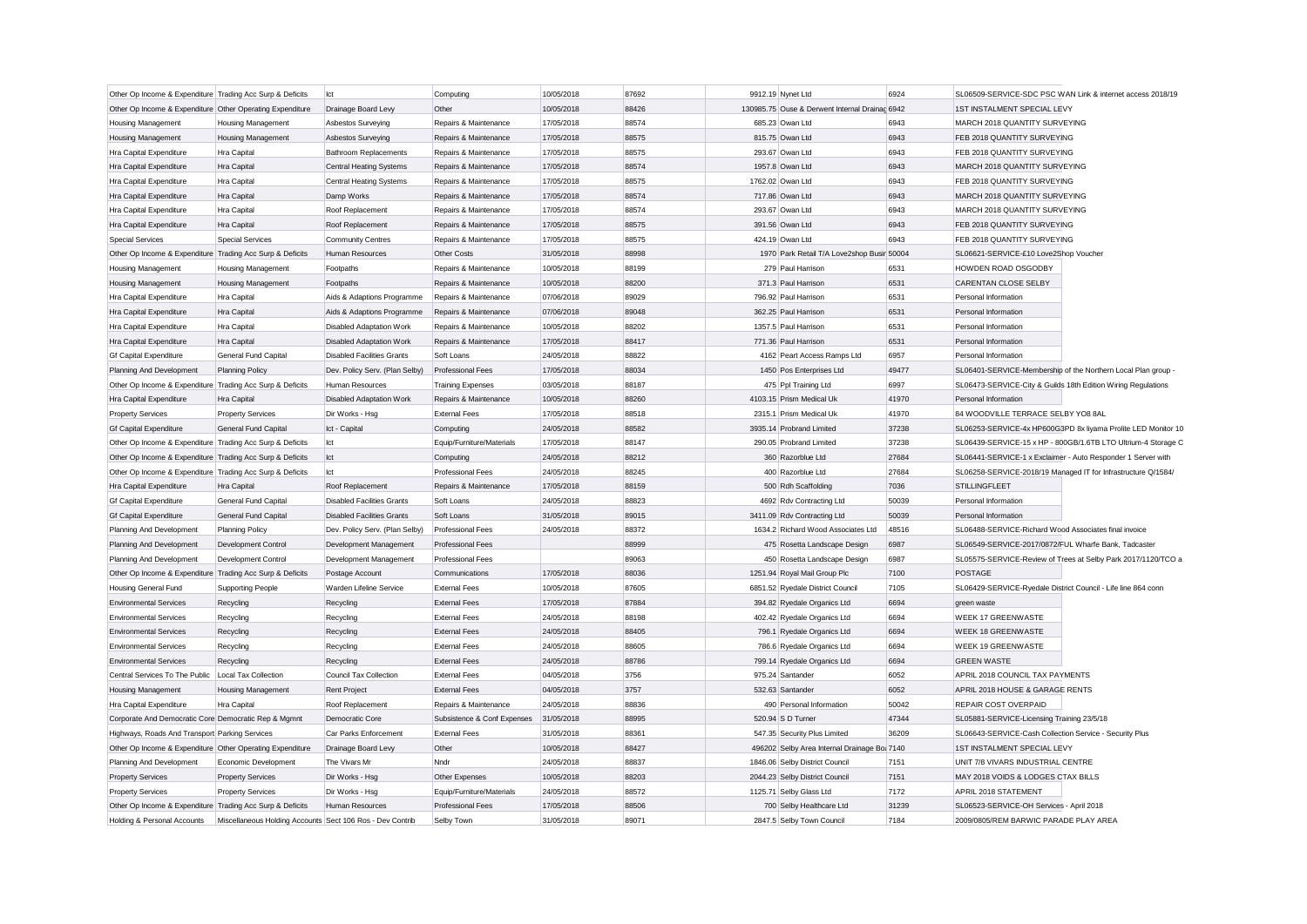| Holding & Personal Accounts                                                           | Miscellaneous Holding Accounts Sect 106 Ros - Dev Contrib |                                                            | Selby Town                   | 31/05/2018               | 89072          | 6800 Selby Town Council                             | 7184          | 2009/0805/REM COMM CENTRE PLAY AREA                      |                                                               |
|---------------------------------------------------------------------------------------|-----------------------------------------------------------|------------------------------------------------------------|------------------------------|--------------------------|----------------|-----------------------------------------------------|---------------|----------------------------------------------------------|---------------------------------------------------------------|
| Holding & Personal Accounts                                                           | Miscellaneous Holding Accounts Sect 106 Ros - Dev Contrib |                                                            | Selby Town                   | 31/05/2018               | 89073          | 420 Selby Town Council                              | 7184          | 2009/0805/REM COMM CENTRE PICNIC BENCH                   |                                                               |
| Holding & Personal Accounts                                                           | Miscellaneous Holding Accounts Chairmans Charity Account  |                                                            | Licences/Licence Fees        | 05/06/2018               | 88820          | 3448 Selby Young Carers                             | 50037         | DONATION- SDC CHAIRMAN TO YOUNG CARERS                   |                                                               |
| <b>Environmental Services</b>                                                         | <b>Street Cleansing</b>                                   | <b>Street Cleansing</b>                                    | <b>External Fees</b>         | 24/05/2018               | 88633          | 675 S & G Taperell                                  | 7303          | APRIL 2018 WASTE TRANSPORT/SWEEPER HIRE                  |                                                               |
| <b>Environmental Services</b>                                                         | <b>Street Cleansing</b>                                   | <b>Street Cleansing</b>                                    | <b>External Fees</b>         | 24/05/2018               | 88634          | 3326.3 S & G Taperell                               | 7303          | APRIL 2018 HIRE OF SKIPS                                 |                                                               |
| Holding & Personal Accounts                                                           | Miscellaneous Holding Accounts Sect 106 Ros - Dev Contrib |                                                            | Sherburn In Elmet Parish     | 17/05/2018               | 88638          | 18237.5 Sherburn In Elmet Parish Counci 7199        |               | 2005/0184/FUL 2ND PAYMENT FAIRWAY GROUND                 |                                                               |
| <b>Gf Capital Expenditure</b>                                                         | General Fund Capital                                      | Sport Grounds Improvement Wo Repairs & Maintenance         |                              | 24/05/2018               | 88743          | 3145 Sherwood Property Building Sen 35336           |               | SPORTS FIELD CHANGING ROOMS                              |                                                               |
| Hra Capital Expenditure                                                               | Hra Capital                                               | Aids & Adaptions Programme                                 | Repairs & Maintenance        | 24/05/2018               | 88523          | 2175 Sherwood Property Building Sen 35336           |               | Personal Information                                     |                                                               |
| Hra Capital Expenditure                                                               | Hra Capital                                               | <b>Disabled Adaptation Work</b>                            | Repairs & Maintenance        | 10/05/2018               | 87826          | 1560 Sherwood Property Building Sen 35336           |               | Personal Information                                     |                                                               |
| Hra Capital Expenditure                                                               | Hra Capital                                               | <b>Disabled Adaptation Work</b>                            | Repairs & Maintenance        | 10/05/2018               | 87827          | 1495 Sherwood Property Building Sen 35336           |               | Personal Information                                     |                                                               |
| Hra Capital Expenditure                                                               | Hra Capital                                               | Disabled Adaptation Work                                   | Repairs & Maintenance        | 17/05/2018               | 88194          | 2100 Sherwood Property Building Sen 35336           |               | Personal Information                                     |                                                               |
| Hra Capital Expenditure                                                               | <b>Hra Capital</b>                                        | <b>Disabled Adaptation Work</b>                            | Repairs & Maintenance        | 17/05/2018               | 88195          | 3995 Sherwood Property Building Sen 35336           |               | Personal Information                                     |                                                               |
| Hra Capital Expenditure                                                               | Hra Capital                                               | Disabled Adaptation Work                                   | Repairs & Maintenance        | 17/05/2018               | 88196          | 2145 Sherwood Property Building Sen 35336           |               | Personal Information                                     |                                                               |
| Hra Capital Expenditure                                                               | Hra Capital                                               | <b>Disabled Adaptation Work</b>                            | Repairs & Maintenance        | 17/05/2018               | 88197          | 2395 Sherwood Property Building Sen 35336           |               | Personal Information                                     |                                                               |
| Hra Capital Expenditure                                                               | Hra Capital                                               | Void Property Repairs                                      | Repairs & Maintenance        | 17/05/2018               | 87924          | 975 Sherwood Property Building Sen 35336            |               | 91 woodlands Ave                                         |                                                               |
| <b>Property Services</b>                                                              | <b>Property Services</b>                                  | Dir Works - Hsa                                            | <b>External Fees</b>         | 17/05/2018               | 86689          | 739 Sherwood Property Building Sen 35336            |               | 2 BROAD LANE BEAL                                        |                                                               |
| <b>Property Services</b>                                                              | <b>Property Services</b>                                  | Dir Works - Hsg                                            | <b>External Fees</b>         | 17/05/2018               | 86997          | 360 Sherwood Property Building Sen 35336            |               | 49 MIRKHILL ROAD SELBY                                   |                                                               |
| <b>Environmental Services</b>                                                         | Recycling                                                 | Recycling                                                  | <b>External Fees</b>         | 10/05/2018               | 88397          | 280 Sign Group Gb Ltd                               | 23882         | SL06376-SERVICE-Supply of 250 dog waste bin stickers     |                                                               |
| <b>Housing Management</b>                                                             | <b>Housing Management</b>                                 | Estate Man. Costs                                          | Other Expenses               | 24/05/2018               | 88208          | 480 Simon Calvert Contractors Ltd                   | 44422         | SL06365-SERVICE-Area works for 23 Station Road Womersley |                                                               |
| Hra Capital Expenditure                                                               | Hra Capital                                               | Void Property Repairs                                      | Repairs & Maintenance        |                          | 89053          | 430 S & J K Decorating                              | 49665         |                                                          | SL06580-SERVICE-Re-decorate works to 14 Hempbrideg Close Selb |
| <b>Housing General Fund</b>                                                           | <b>Housing Strategy</b>                                   | Pfi Scheme (Housing)                                       | Other Expenses               | 24/05/2018               | 88380          | 33839.05 South Yorkshire Housing Ass Ltd 7239       |               | APRIL 2018 UNITARY CHARGE                                |                                                               |
| <b>Environmental Services</b>                                                         | <b>Trade Waste</b>                                        | Clinical Waste                                             | <b>External Fees</b>         | 24/05/2018               | 88401          | 644.65 Srcl Ltd                                     | 7251          | APRIL 2018 HAZ WASTE                                     |                                                               |
| <b>Gf Capital Expenditure</b>                                                         | General Fund Capital                                      | <b>Disabled Facilities Grants</b>                          | Soft Loans                   | 17/05/2018               | 88620          | 2323 Stannah Lift Services Ltd                      | 7256          | Personal Information                                     |                                                               |
| Hra Capital Expenditure                                                               | Hra Capital                                               | Phase 1 Hsg Dev Byram Pk Rd Contractor - New Build/ Refurb |                              | 10/05/2018               | 88373          | 121260.33 Strategic Team Group                      | 49806         | CERTIFICATE NO 2 BYRAM PARK ROAD                         |                                                               |
| Other Op Income & Expenditure Trading Acc Surp & Deficits                             |                                                           | Data & System                                              | Computing                    |                          | 88767          | 1994.56 Suzohapp (Uk) Ltd                           | 7123          | SL06484-SERVICE-Scan Coin Ltd A3 Kiosk                   |                                                               |
| Hra Capital Expenditure                                                               | Hra Capital                                               | Roof Replacement                                           | Repairs & Maintenance        | 17/05/2018               | 87862          | 3640 T A M Loughlin                                 | 6779          | BEECHWOOD GLADE GARAGES 1-4                              |                                                               |
| Hra Capital Expenditure                                                               | Hra Capital                                               | Roof Replacement                                           | Repairs & Maintenance        | 24/05/2018               | 88561          | 4660 T A M Loughlin                                 | 6779          | 1 LORDSHIP LANE WISTOW                                   |                                                               |
| <b>Environmental Services</b>                                                         | Recycling                                                 | Recycling                                                  | <b>External Fees</b>         | 03/05/2018               | 87921          | 2332.98 The Maltings Organic Treatment 35116        |               | greenwaste week ending 22.04.18                          |                                                               |
| <b>Environmental Services</b>                                                         | Recycling                                                 | Recycling                                                  | <b>External Fees</b>         | 17/05/2018               | 88252          | 3036.24 The Maltings Organic Treatment 35116        |               | W/E 29/04/18 GREENWASTE                                  |                                                               |
| <b>Environmental Services</b>                                                         | Recycling                                                 | Recycling                                                  | <b>External Fees</b>         | 17/05/2018               | 88398          | 2967.84 The Maltings Organic Treatment 35116        |               | W/E 6/5/18 GREENWASTE                                    |                                                               |
| <b>Environmental Services</b>                                                         | Recycling                                                 | Recycling                                                  | <b>External Fees</b>         | 24/05/2018               | 88768          | 2847.24 The Maltings Organic Treatment 35116        |               | GREEN WASTE WEEK ENDING 13/05/2018                       |                                                               |
| <b>Environmental Services</b>                                                         |                                                           |                                                            | <b>External Fees</b>         | 31/05/2018               | 88841          | 3296.88 The Maltings Organic Treatment 35116        |               | GREENWASTE W/E 20/05/18                                  |                                                               |
| Non Distributed Costs                                                                 | Recycling<br><b>Unused Facilities Costs</b>               | Recycling<br><b>Unused Assets</b>                          | Repairs & Maintenance        |                          | 88984          | 457.89 Thyssenkrupp Elevator Uk Ltd                 | 7328          | <b>LAURIE BACKHOUSE COURT</b>                            |                                                               |
| Non Distributed Costs                                                                 | <b>Unused Facilities Costs</b>                            | <b>Unused Assets</b>                                       | Repairs & Maintenance        |                          | 88985          | 457.89 Thyssenkrupp Elevator Uk Ltd                 | 7328          | <b>ST WILFREDS COURT</b>                                 |                                                               |
|                                                                                       | <b>Property Services</b>                                  | Dir Works - Hsg                                            | Equip/Furniture/Materials    | 10/05/2018               | 87588          | 372.15 Travis Perkins Trading Co Ltd                | 7352          | MARCH 2018 STATEMENT                                     |                                                               |
| <b>Property Services</b>                                                              |                                                           |                                                            | Equip/Furniture/Materials    | 24/05/2018               | 88562          | 455.45 Travis Perkins Trading Co Ltd                | 7352          | APRIL 2018 STATEMENT                                     |                                                               |
| <b>Property Services</b><br>Other Op Income & Expenditure Trading Acc Surp & Deficits | <b>Property Services</b>                                  | Dir Works - Hsg<br><b>Business Support</b>                 | Printing/Stationery/Gen Exps | 17/05/2018               | 88220          | 349 Twofold Limited                                 | 30155         | SL06485-SERVICE-Consumable Kit                           |                                                               |
|                                                                                       |                                                           |                                                            |                              |                          |                |                                                     |               | HALF YEARLY INVESTMENT INSTALMENT                        |                                                               |
| Hra Other                                                                             | Financing & Invest Inc & Exp                              | <b>External Interest Payable</b>                           | Other Expenses               | 18/05/2018               | 3767           | 285512.5 Ubs Investment Bank<br>715.25 Uk Fuels Ltd | 22297<br>7373 | fuel                                                     |                                                               |
| <b>Property Services</b>                                                              | <b>Property Services</b>                                  | Dir Works - Hsg                                            | <b>Running Costs</b>         | 03/05/2018<br>03/05/2018 | 88144<br>88244 | 835.85 Uk Fuels Ltd                                 | 7373          | <b>FUEL SERVICES</b>                                     |                                                               |
| <b>Property Services</b>                                                              | <b>Property Services</b>                                  | Dir Works - Hsg                                            | <b>Running Costs</b>         |                          | 88360          | 558.33 Uk Fuels Ltd                                 | 7373          | <b>FUEL SERVICES</b>                                     |                                                               |
| <b>Property Services</b>                                                              | <b>Property Services</b>                                  | Dir Works - Hsg                                            | <b>Running Costs</b>         | 10/05/2018               | 88422          | 859.82 Uk Fuels Ltd                                 | 7373          | <b>FUEL SERVICE</b>                                      |                                                               |
| <b>Property Services</b>                                                              | <b>Property Services</b>                                  | Dir Works - Hsg                                            | <b>Running Costs</b>         | 10/05/2018               |                |                                                     |               |                                                          |                                                               |
| <b>Property Services</b>                                                              | <b>Property Services</b>                                  | Dir Works - Hsg                                            | <b>Running Costs</b>         | 24/05/2018               | 88835          | 630.77 Uk Fuels Ltd                                 | 7373          | fuel                                                     |                                                               |
| <b>Property Services</b>                                                              | <b>Property Services</b>                                  | Dir Works - Hsg                                            | <b>Running Costs</b>         | 31/05/2018               | 89068          | 620.13 Uk Fuels Ltd                                 | 7373          | <b>FUEL</b>                                              |                                                               |
| Holding & Personal Accounts                                                           | Miscellaneous Holding Accounts Cil Holding Account        |                                                            | Suspense                     | 03/05/2018               | 88235          | 17405.33 Ulleskelf Parish Council                   | 7377          | 15% CIL CONTRIBUTION                                     |                                                               |
| <b>Property Services</b>                                                              | <b>Property Services</b>                                  | Dir Works - Hsg                                            | <b>Running Costs</b>         | 03/05/2018               | 87842          | 1366.2 Vision Unique Equipment Ltd                  | 33331         |                                                          | SL06422-SERVICE-Communication Charge (Subscription/GPRS) on t |
| Planning And Development                                                              | <b>Planning Policy</b>                                    | Dev. Policy Serv. (Plan Selby)                             | <b>Professional Fees</b>     | 03/05/2018               | 88248          | 1400 Waterman Energy Environment i 7427             |               |                                                          | SL06012-SERVICE-PLAN Selby Additional Sites - Further HRA ass |
| <b>Environmental Services</b>                                                         | Regulatory Servics - Eh                                   | Taxi & Hire Licences                                       | <b>Running Costs</b>         | 17/05/2018               | 88378          | 910 Watsons                                         | 7429          | APRIL 2018 TAXI TESTS CARRIED OUT                        |                                                               |
| Hra Capital Expenditure                                                               | Hra Capital                                               | <b>External Cyclical Repairs</b>                           | Repairs & Maintenance        | 31/05/2018               | 88615          | 326.03 Websters (Burn) Glass Ltd                    | 7431          | 68 CHARLES STREET SELBY                                  |                                                               |
| Hra Capital Expenditure                                                               | Hra Capital                                               | <b>External Cyclical Repairs</b>                           | Repairs & Maintenance        | 31/05/2018               | 88619          | 465.88 Websters (Burn) Glass Ltd                    | 7431          | 24 FOXCLIFFE BROTHERTON                                  |                                                               |
| Hra Capital Expenditure                                                               | Hra Capital                                               | <b>External Door Replacements</b>                          | Repairs & Maintenance        | 31/05/2018               | 88610          | 630 Websters (Burn) Glass Ltd                       | 7431          | 24 CHARLES STREET SELBY                                  |                                                               |